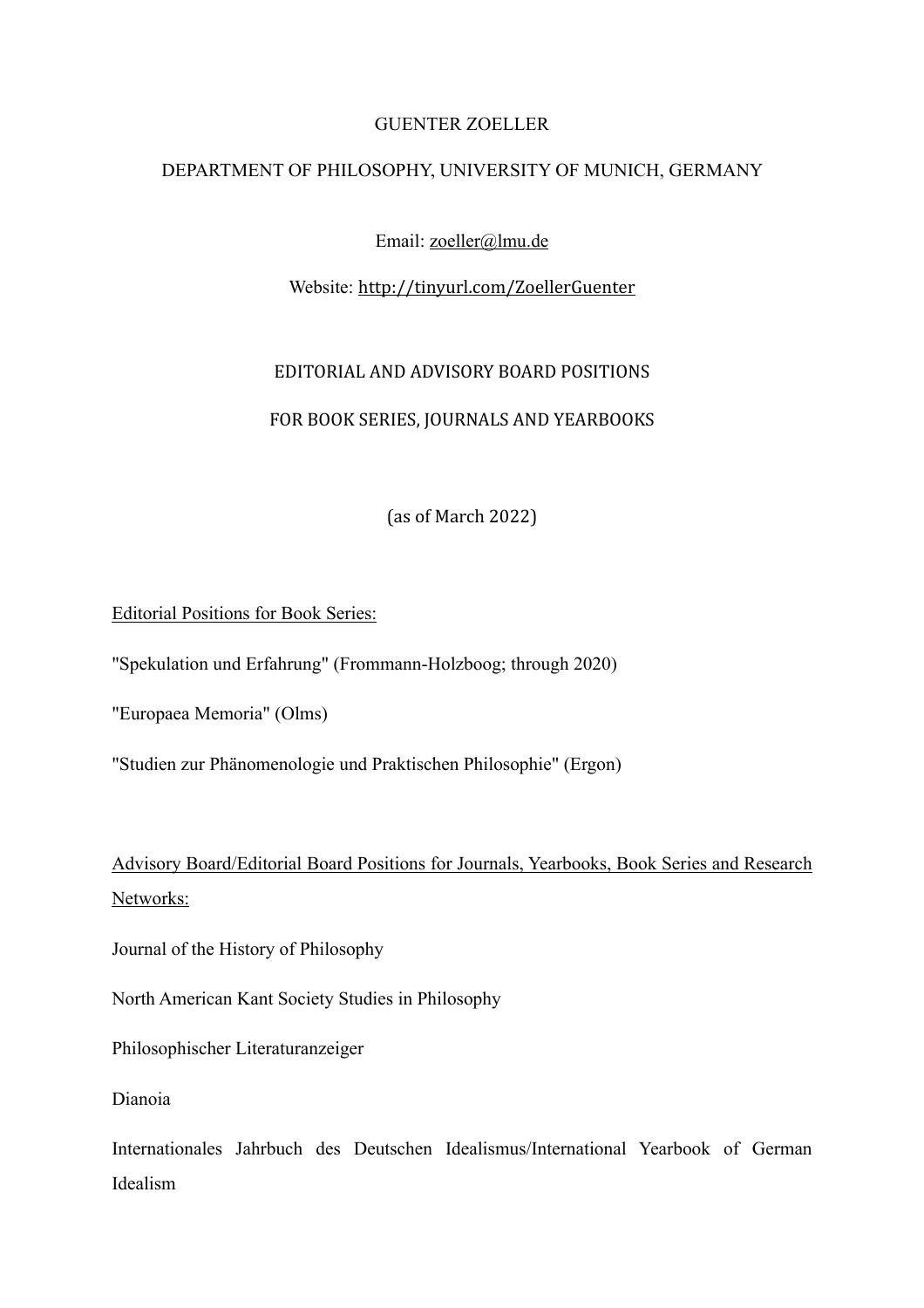Giornale critico di storia delle idee Wuhan Journal of German Philosophy Phásis. European Journal of Philosophy Fichte Online Editions EuroPhilosophie Schelling Studien book series "Musikphilosophie" Archiv für Geschichte der Philosophie book series "Rethinking Kant" book series "New Studies in the History and Historiography of Philosophy" book series "Studi Fichtiani" book series "Estudios Kantianos" Phenomenology and Mind Yearbook East West book series "Kant's Sources in Translation" book series "New Perspectives in Ontology" Tsinghua Studies in Western Philosophy Aretè. International Journal of Philosophy, Human & Social Sciences book series "Geist und Geisteswissenschaft" Electronic Kant Lexicon in Portuguese Language Journal of Transcendental Philosophy Studia Kantiana. Journal of Brazilian Kant Society